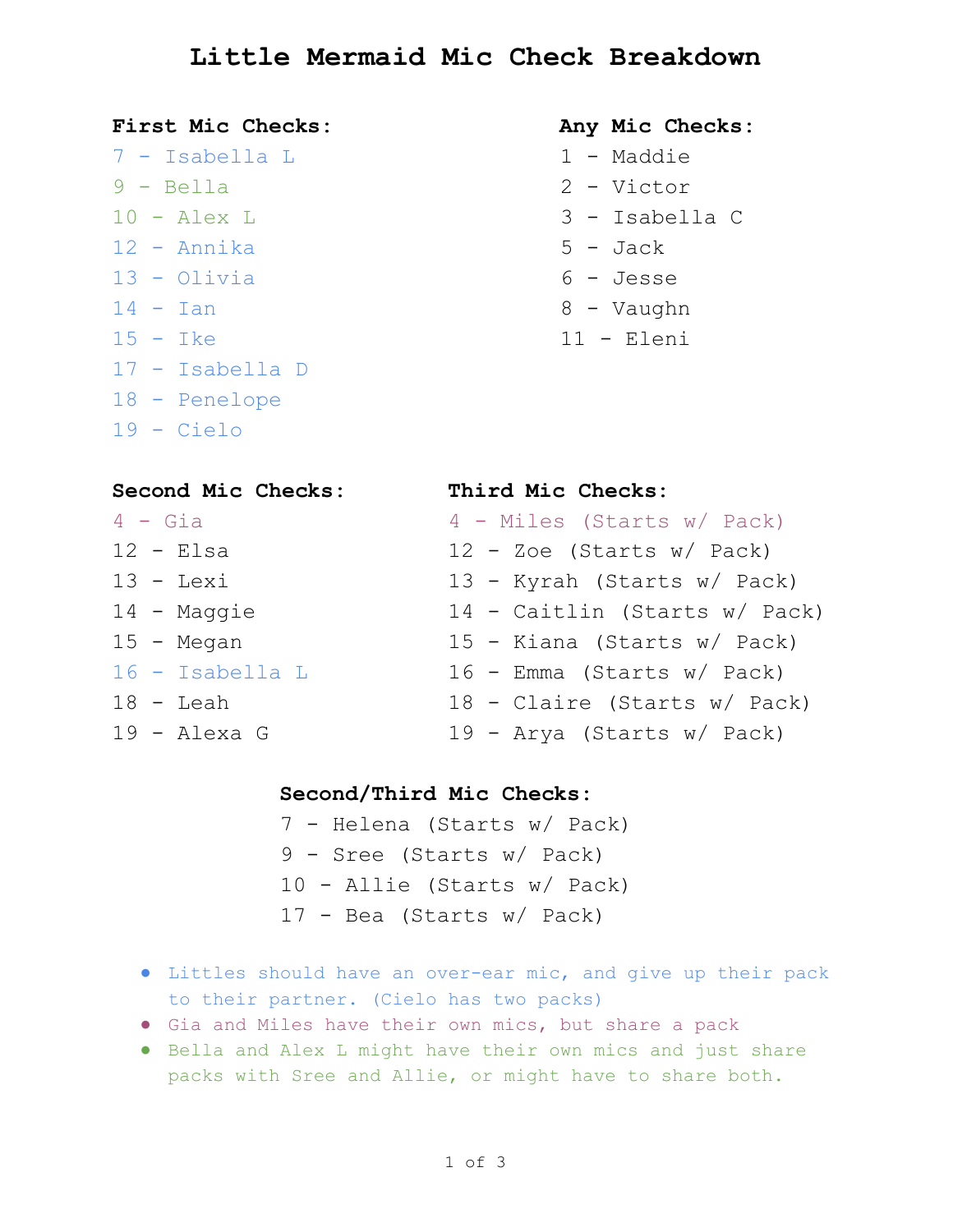# **Little Mermaid Mic Check Breakdown**

### **● First Priority: Littles**

- All 8 littles should put on mics (no tape yet) and packs first thing.
- Isabella L has 2 packs. She should do 7 first and then 16 immediately after.
- All Littles have lines, but 4 Ursalites should only test their spoken lines, not their scream. (Mute them when they scream).
- Littles will most likely be quieter than their pack partners, so set the gain for them with the slider at 0.
- While the oldsters are used to projecting without the music, you might need to play the rehearsal track for the Littles, to make sure their singing is hearable over it. (*Les Poissons Reprise* and *Good Times Back﴿*

#### **● Second Priority: Gulls/Maids**

- Elsa, Lexi, Maggie, Megan, Leah, and Alexa G all use a mic that is also used by a Little and a Mersister/Sailor.
- Once the littles are done, These girls will test the pack and the group mic, loosely taped on the cheek (Don't bother with ear, neck, etc). **Their makeup/hair does not need to be done! They are taking it right back off!**
- Without moving the gain, put the piece of Green spike with their name down with the **top** at the slider level of the Gull/Maid.
- **● Third Priority: Bella/Alex L**
	- In a perfect world, I will have mics for these two, so just the packs are switching.